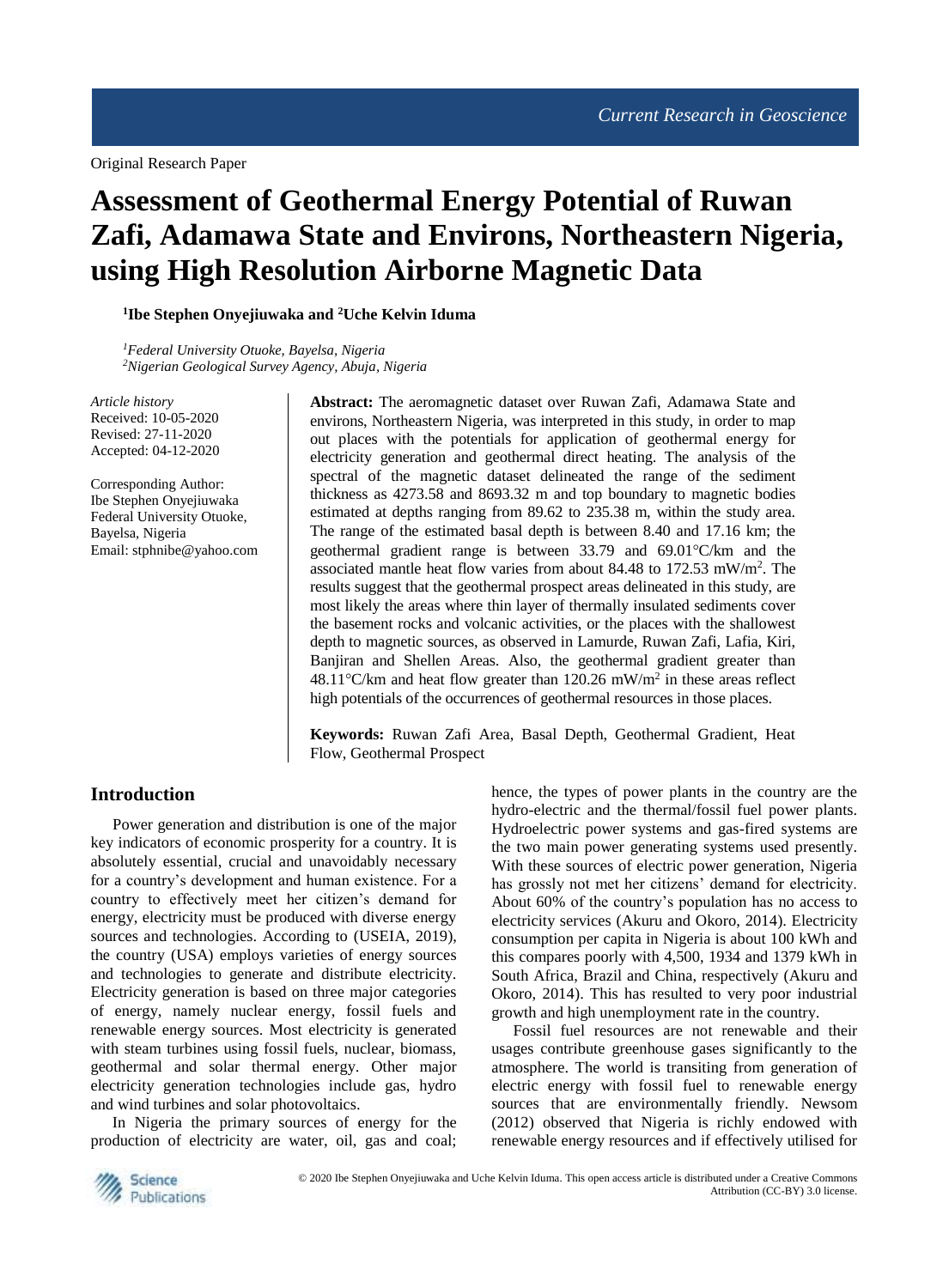the generation of electricity, could ameliorate its supply, especially, in the rural communities. In 2016 the international energy agency reported that in transiting away from fossil fuel, renewable energy sources constitute about nine-tenths of new power which Europe added to the continent's electricity grids in 2015. America is known to be the world leader in electricity generation through geothermal sources and according to the 2018 state energy data, about 16 terawatt-hours of the total electricity energy supplied and consumed in the country is generated from geothermal sources.

Owing to increasing quest for energy, boasting electricity generation in Nigeria with renewable and alternative energy sources has become a necessity. It is imperative to utilize Nigerian's huge natural endowments to achieve this goal. One of the natural endowments that has not been utilized for large scale generation of electricity in Nigeria is geothermal resources. In this study the aeromagnetic data over Ruwan Zafi, Adamawa State and environs, northeastern Nigeria were interpreted to examine the structures underlying the areas, geared toward assessing their geothermal viability. However, Nigerian government has not utilized the findings and recommendations previously made by researchers on geothermal energy, for electricity generation in the country. This is most likely due to the great depths, associated with the heat sources that are sufficient to produce significant temperature for the generation of electric power at commercial scale, as estimated by those researchers. Unlike those studies, many locations within the study area are known for the occurrences of warm

springs, denoting shallowness of the heat source(s) in the area. This insinuates the cost effectiveness, in exploiting the heat from the source(s), for the generation of electric power and geothermal direct heating. Additionally, the heat and geothermal gradients estimated in those previous studies were based on a standard for Curie point isotherm of 580°C. There was no consideration for the average surface temperature (noise) of about  $30^{\circ}$ C in the estimations of heat and geothermal gradients. Since the temperature under study corresponds to the exploitable temperature at depth,  $550^{\circ}$ C would have been a better constant temperature for the estimation of geothermal gradients in Nigeria. This study considered the average surface temperature in the estimation of the depths to the heat sources.

Early research on geothermal gradient studies using spectral analysis of geomagnetic data covered Japan (Okubo and Matsunaga, 1994), United States of America (Mayhew, 1985; Blakely, 1988) and Greece (Tsokas *et al*., 1998; Stampolidis and Tsokas, 2002); they all made successes in deriving the depth to geologic structures under investigation, such as magnetic basement. Tselentis (1991) had emphatically affirmed that the study of the changes in Curie isotherm depth of an area has afforded worthwhile facts about the regional temperature distribution at depth and the concentration of subsurface geothermal energy; the region with considerable geothermal energy is signalised by an anomalous high temperature gradient and heat flow. Hence, geothermally active areas are analogous with shallow Curie point depth (Dolmaz *et al*., 2005).



**Fig. 1:** Map of Nigeria and its environs (adopted from Charles and Omokenu, 2018) showing accessibility roads of the study area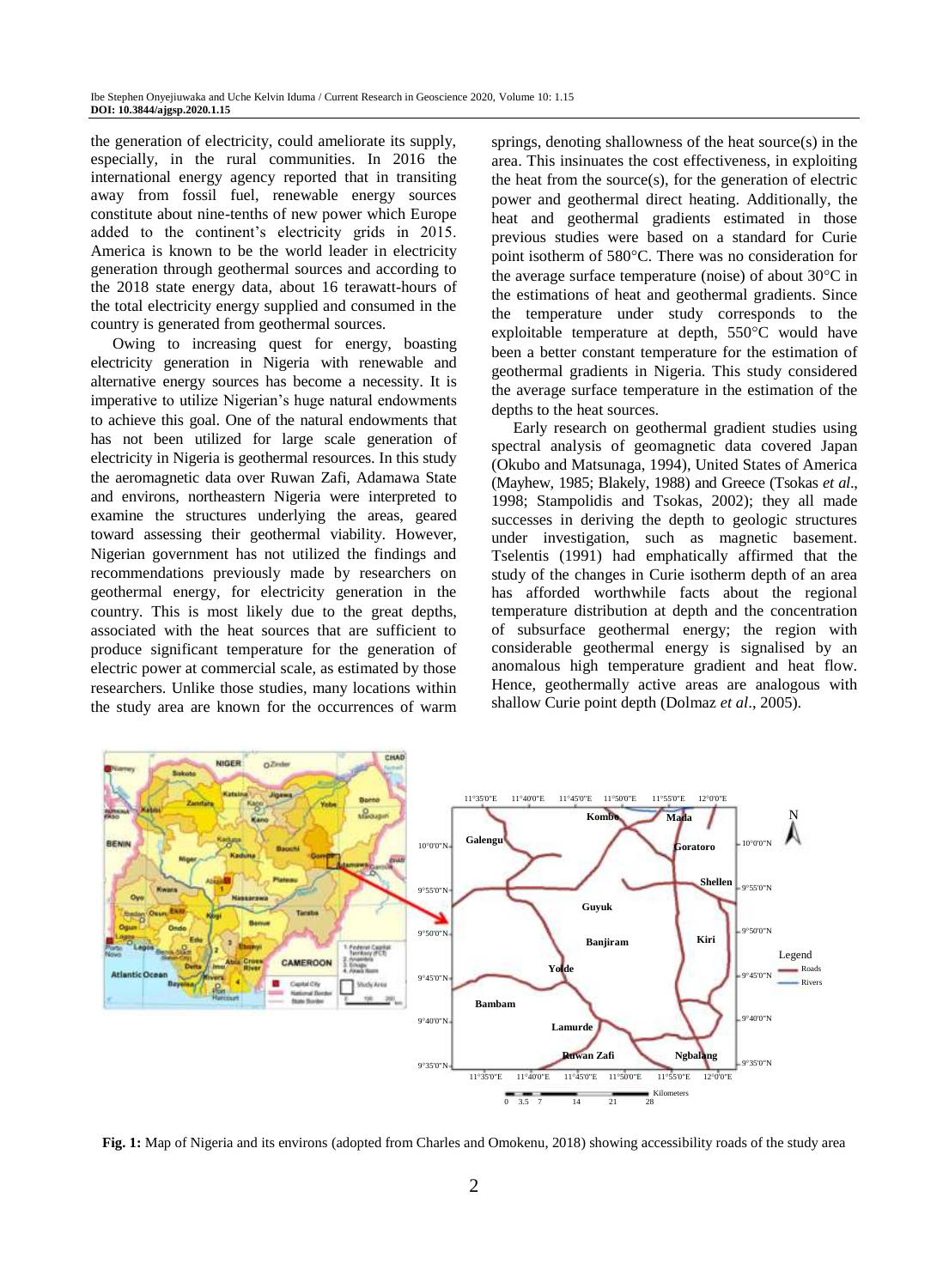## *Location and Geologic Settings of Study Area*

The area is bounded by longitudes  $11^{\circ}32'00''E$  and 12°02′00<sup>"</sup>E and latitudes 9°35′00"N and 10°05′00"N (Fig. 1) and the major towns within it include Ruwan Zafi, Lafia, Yolde, Banjiram, Galengu, Mada and Ngbalang. The area can be accessed through Numan-Yolde Road, Jagali-Goretoro Road, Kaltungo-Yolde Road and Goretoro-Numan Road.

Geologically, the study area falls within the contact between the Northern Benue Trough and North Eastern Basement Massif; it is located in the Gongola Basin. Sedimentation in the gongola basin began with the deposition of the continental Bima Sandstone in the Late Aptian - Early Abian (Abubakar *et al*., 2006), which unconformable overlies the Precambrian Basement Complex. The bima Sandstone, about 3500 m in thickness, was derived from the granitic Basement Complex and consists of feldspathic sandstones and clays which pass upwards into coarse to medium grained sandstones with less feldspar (Guiraud, 1990).

Conformably overlying the Bima Formation is about 200 m thick Yolde Formation, comprising variable sequence of shales and thin-bedded sandstones at the base and subsequently followed by alternations of sandy mudstones and shelly limestone. About 240 m thick dominant marine shale with limestone, known as Pindiga Formation, overlies the Yolde Formation. Pindiga Formation most likely was deposited under marine conditions that prevailed during the Early - Late Turonian and Coniacian times in the Northern Benue Trough and is overlain by Gombe Formation. Gombe Sandstone predominantly comprises clay and grits; lithologically, it comprises fine to very fine grained sandstone, siltstones, mudstones and shales and has attained a maximum thickness of about 320 m.

A Formation of Paleocene age, comprising gently dipping continental conglomerates, clays, sandstones and siltstones and known as Kerri-Kerri Formation, is the youngest formation in the Gongola Basin. It oversteps the Gombe Formation onto older formations. Owing to the folded and faulted characteristics of Gombe Formation, the continental clastics of the Kerri Kerri Formation attains a thickness of about 320 m, though variable thicknesses occurs in the eastern margin of the basin due to irregular tectonic features and small inliers.

# **Materials, Methods and Data Processing**

The aeromagnetic dataset used for this study is from the high-resolution airborne magnetic survey coverage in Nigeria in 2009 carried out by Fugro Airborne Survey. The data, acquired from the Nigerian Geological Survey Agency, were collected along a series of NW-SE flight lines at 500 m spacing, 20 km tie lines spacing and at 100 m terrain clearance. The parameter measured was the total magnetic field intensity. This study involved the data from one square block of aeromagnetic map (generated from Map Sheet 174), which was published on a scale of 1:100,000, covering approximately 3,025 km<sup>2</sup> . The total magnetic intensity grid was developed by employing a minimum curvature algorithm at 100 m grid cell size. The digitized data were filtered by utilising a low pass Fourier domain sub-routine filter to exterminate undesired wavelengths and to pass longer wavelengths. The aeromagnetic dataset was subjected to Reduction-To-Pole (RTP) transformation to reduce appreciably the polarity effects. A computer program, Geosoft (Oasis Montaj, version 8.4), was utilised to generate the residual magnetic anomaly values; this was achieved by subtracting regional fields values, from the measured intensity of the total field, at the grid cross point.

Fast Fourier Transform (FFT) is the mathematical device employed for the spectral analysis and applied to regularly spaced data, such as the dataset of the aeromagnetic field intensity, to work out and interpret the spectrum of the potential field. It accomplishes the transformation of magnetic dataset from space domain to frequency domain. Application of spectrum analysis technique to determine Curie point depth was carried out by separating the upshot of different bodies' parameters in the measured anomaly of the magnetic field (Hisarli, 1996). In this study, the FOURPOT software (Pirttijärvi, 2014), which is a potential field dataset processing and analysis of using 2-D Fourier transform, was used to generate the spectral plots. The depth to top boundaries to magnetic sources and the sediment thickness (centroid) were estimated from the spectra of the magnetic anomalies and these were utilised to compute the basal depths. Aimed at achieving increased resolution of the resultant depth values, the residual map of the area was split into nine overlapping blocks (Fig. 2) of spectral Cells of 18.3 km by 18.3 km each, so that longer wavelengths could be accommodated and maximum depth investigated.

The 2-D FFT technique was employed in the FOURPOT software (Pirttijärvi, 2014), in the transformation of the anomalous field dataset into the radial energy spectrum, for each spectral cell block. To execute this analysis, the computation of the average radial energy spectrum was accomplished and for each cell (Fig. 2), the graph of the natural logarithm of energy against frequency was plotted. From the spectral depth analysis, estimation of the depth to Centroid (*z*0)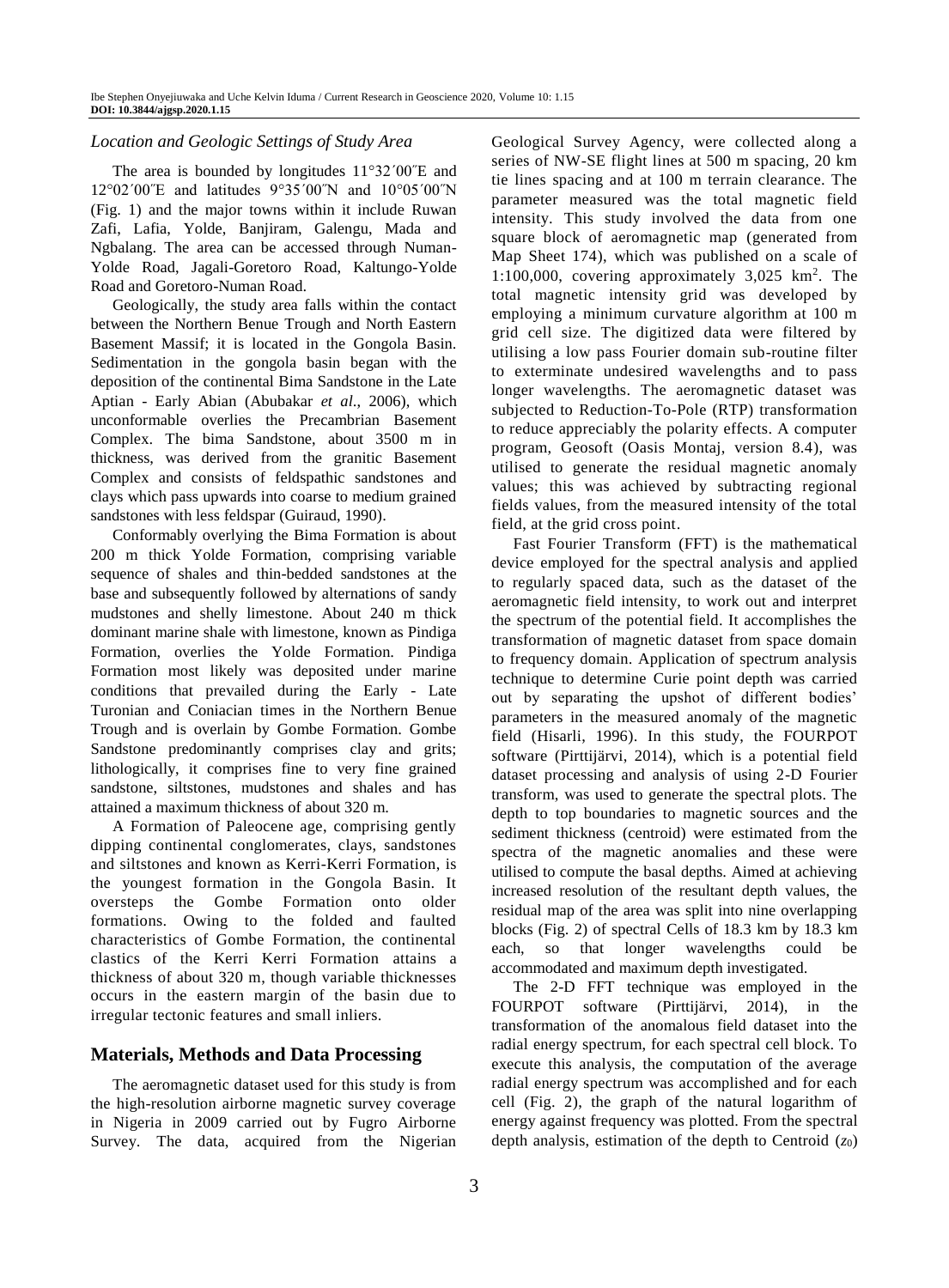of the magnetic sources was accomplished from the slope of the low frequency component part of the energy spectrum and top boundary depth (*zt*) was estimated from the slope of the high frequency component part of the spectral segment. Computed *z*<sup>0</sup> and  $z_t$  were used to estimate the basal depth  $z_b$  by employing Equation 1 and this is considered as the Curie point depth (Kasidi and Nur, 2012):

$$
z_b = 2_{z_0} - z_t \tag{1}
$$

Estimation of the heat flow and the geothermal gradient over the area was accomplished by utilising one dimensional heat conductive model. The model, which depends on Fourier's law (Kasidi and Nur, 2012), is based on the following mathematically expressions.

$$
q = k \frac{dT}{dz} \tag{2}
$$

Where:

*q* = Quantity of heat flow

 $k =$  Coefficient of thermal conductivity

*dT dz* = Thermal gradient which is presumable constant

as no heat gain or loss above the crust and below the Curie point depth



**Fig. 2:** Spectral cell blocks spectral analysis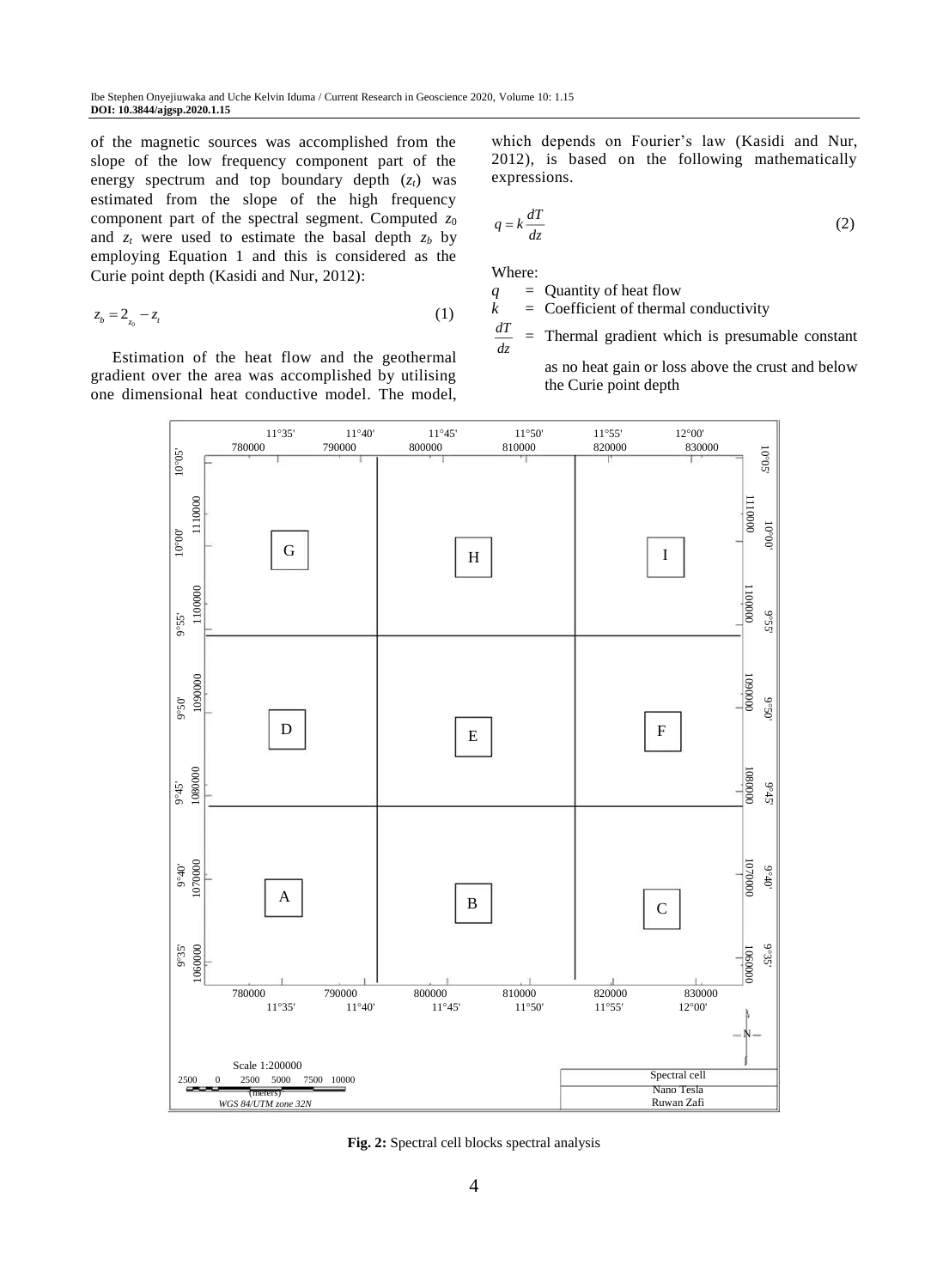The Curie temperature  $(\theta)$  is defined (Nwankwo and Ekine, 2010) as:

$$
\theta = \left(\frac{dT}{dz}\right) z_b \tag{3}
$$

Equation 2 and 3, we have:

$$
q = \left(k \frac{\theta}{z_b}\right) \tag{4}
$$

This research work used Equation 4 to deduce the heat flow within the area under study after the basal depths were calculated. For this deduction to be possible, (Nwankwo *et al.*, 2011) suggested 580°C and 2.5 Wm−1 °C−1 as standards or constants for Curie point isotherm and thermal conductivity respectively. However, 550°C was used in the calculation instead of the value (580°C) suggested by (Nwankwo *et al.*, 2011), because the temperature under study corresponds to the exploitable temperature at depth. That is, the surface temperature (noise) of  $30^{\circ}$ C was subtracted from  $580^{\circ}$ C in order to account for the temperature resulting from the subsurface.

Equation 3 was utilised in the estimation of the geothermal gradient, hence:

$$
\frac{dT}{dz} = \frac{\theta}{z_b} \tag{5}
$$

Where:

*dT*  $\frac{dI}{dz}$  = Geothermal gradient  $z_b$  = The basal depth  $\theta$  = The standard temperature of 550°C

## **Results**

The intensity of the total magnetic field map of the area under study is presented in Figure 3 and it shows the effects of the underlying basement, as well as the effects of near surface structures within the area. The Total Magnetic Intensity (TMI) map also shows that the area is characterised by high, intermediate and low amplitude magnetic anomalies with intensities ranging from 32935.2 to >33049.1 nT. Places in the central part of the area, that is, within Guyuk and Banjiram, are characterised by short wavelength (high frequency) anomalous bodies, with high and low magnetic amplitudes and predominantly have NE-SW and NW-SE trends and with minor E-W trend. The eastern part of the area is predominantly characterised by anomalous bodies with both low frequency (long wavelength) and high frequency (short wavelength). The short wavelength is observed more within Kiri; it is also characterised by low to moderate magnetic amplitudes. The southeastern part of the area, within Ngbalang, is predominantly characterised by both long wavelength (low frequency) and short wavelength (high frequency) anomalous bodies that have high magnetic amplitudes; the bodies also appear to predominantly have N-S and NW-SE trends. Southwestern part of the area, within Bambam, is predominantly characterised by both long and short wavelength anomalous bodies with low magnetic amplitudes; while Lamurde Area is characterised by moderate magnetic amplitudes. The northern part of the study area, within Goratoro, Mada, Kombo and Galengu, is characterised by low magnetic amplitudes. The TMI map shows the presence of six fault zones (F1-F6) and the actual location of these linear structures are illustrated on the map presented in Fig. 4. The residual magnetic intensity map of the area is presented in Fig. 5 and the figure was utilized to delineate near surface structures/units within the area. Notable structures were labelled S1 to S5.

### *Curie Depth, Geothermal Gradient and Heat Flow in the Study Area*

The spectral analysis of the dataset of the magnetic anomaly over the area under study produced the results presented in Fig. 6(a-i). Sediment thickness, that is, centroid depth  $(Z_0)$  and top boundary depth or the shallowest depth to magnetic sources  $(Z_t)$ , within the area, were deduced from the spectral plot*s* and the results were presented in Table 1. Curie depth, by definition, is the depth in the crust at which magnetism is lost. Centered on this definition, the Curie isotherm depths were computed using the depths of the shallowest  $(Z_t)$  and deepest  $(Z_0)$  sources which were deduced by employing the spectral analysis method (Bhattacharyya and Leu, 1975) and the results were presented in Table 1. The depths to centroid range from 4273.583 to 8693.315 m and the depths to the top of the magnetic bodies, within the area, range from 89.619 to 235.381 m. Variation in Curie isotherm depths, within the area, is displayed in the map presented in Fig. 7 and the result shows a range from 8.40 to 17.16 km. The deeper Curie depths range from about 12.05 to 17.16 km within the study area.

Using a temperature of  $550^{\circ}$ C, the variations in geothermal gradient, within the area, were computed; the map showing the variation is presented in Fig. 8. Thermal conductivity of 2.5  $Wm^{-1}$ <sup>o</sup>C<sup>-1</sup>, suggested by (Nwankwo *et al*., 2009) and the computed geothermal gradients were utilised in the calculation of the corresponding heat flow anomalies, within the place under study and the map is presented in Fig. 9. The results obtained show that the geothermal gradient variation deduced in this study varies between 33.79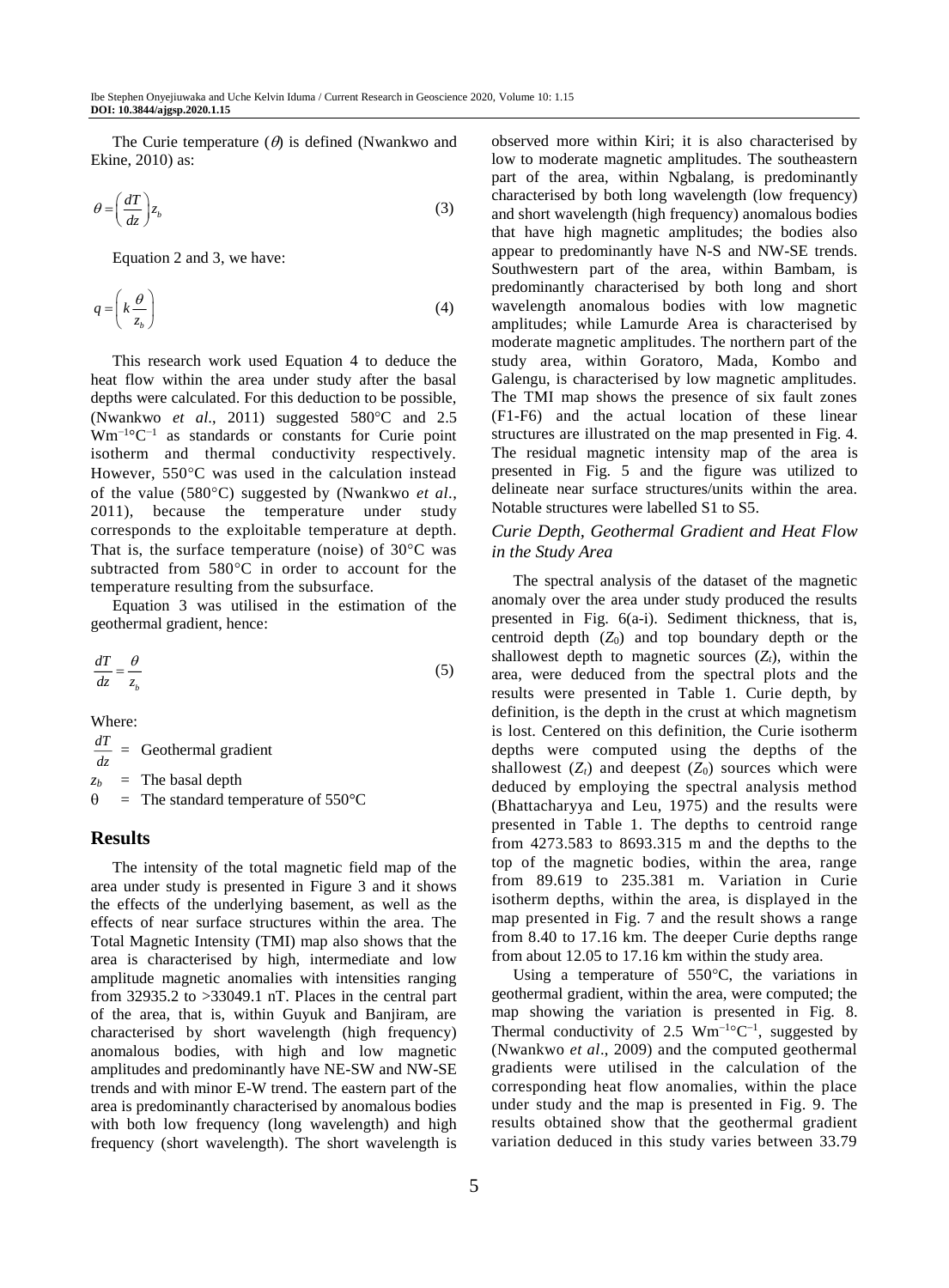and  $69.01^{\circ}$ C/km, within the study area. Gradient range between 48.11 and  $69.01^{\circ}$ C/km was delineated within Lamurde, Ruwan Zafi, Lafia, Kiri, Banjiran and Shellen Areas, while Bambam, Galengu and Ngbalang Areas have geothermal gradients less than  $48.11^{\circ}$ C/km. The corresponding mantle heat flow ranges from about 120.26 to 172.52 mW/m<sup>2</sup> within Lamurde, Ruwan Zafi, Lafia, Kiri, Banjiran and Shellen and 84.48 to  $\langle 120.26 \text{ mW/m}^2 \rangle$  within Bambam, Galengu and Ngbalang Areas.

The relationship between heat flow and basal (Curie) depths  $(Z_b)$  within the study area was also investigated in this study. Figure 10 shows how the heat associated with the area at depth varies with Curie depth.



**Fig. 3:** Total Magnetic Intensity (TMI) map of the study area (nT)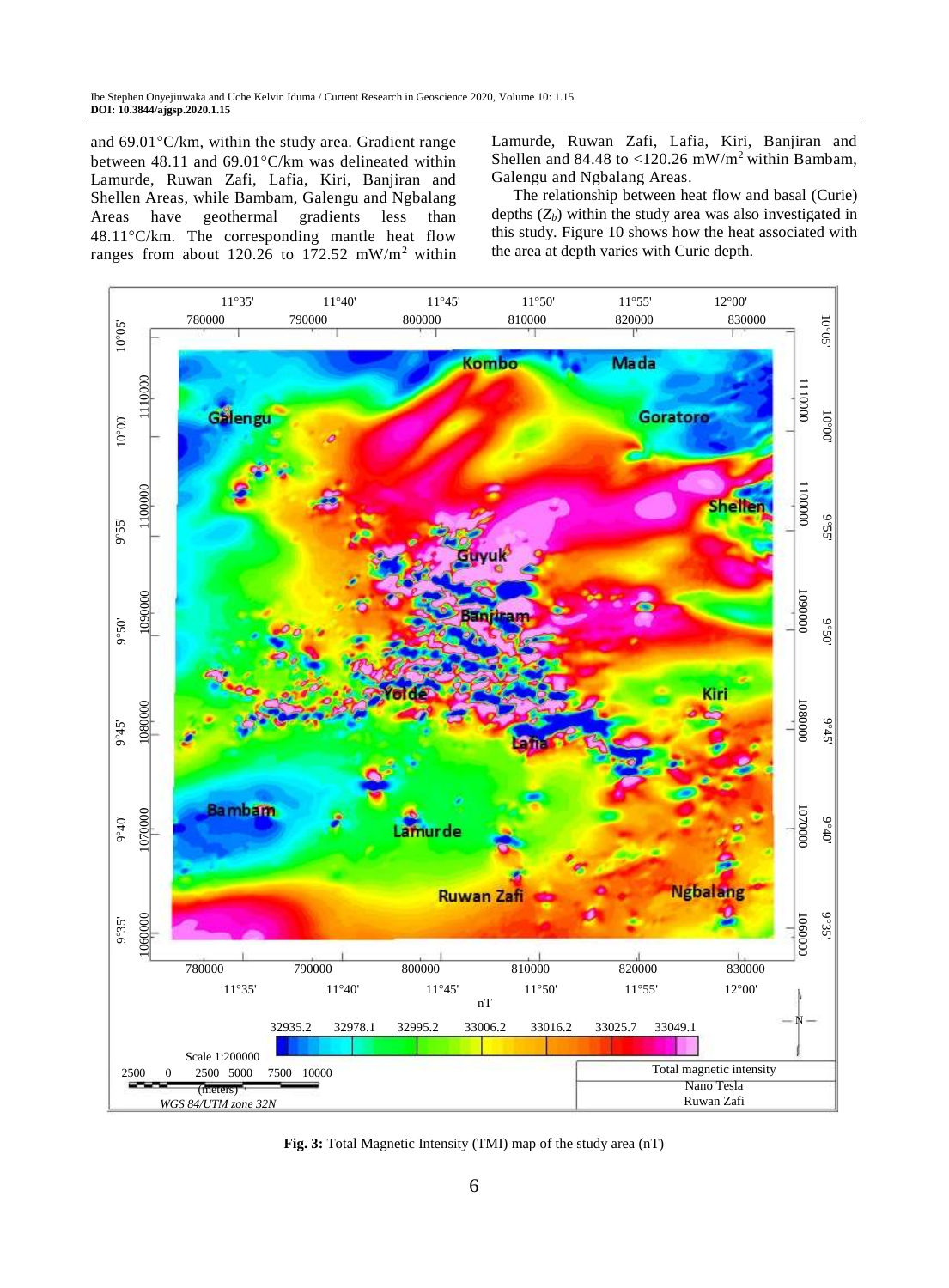Ibe Stephen Onyejiuwaka and Uche Kelvin Iduma / Current Research in Geoscience 2020, Volume 10: 1.15 **DOI: 10.3844/ajgsp.2020.1.15**



**Fig. 4:** Total Magnetic Intensity (TMI) map with interpreted faults (nT)



**Fig. 5:** Residual magnetic intensity map of the study area (nT)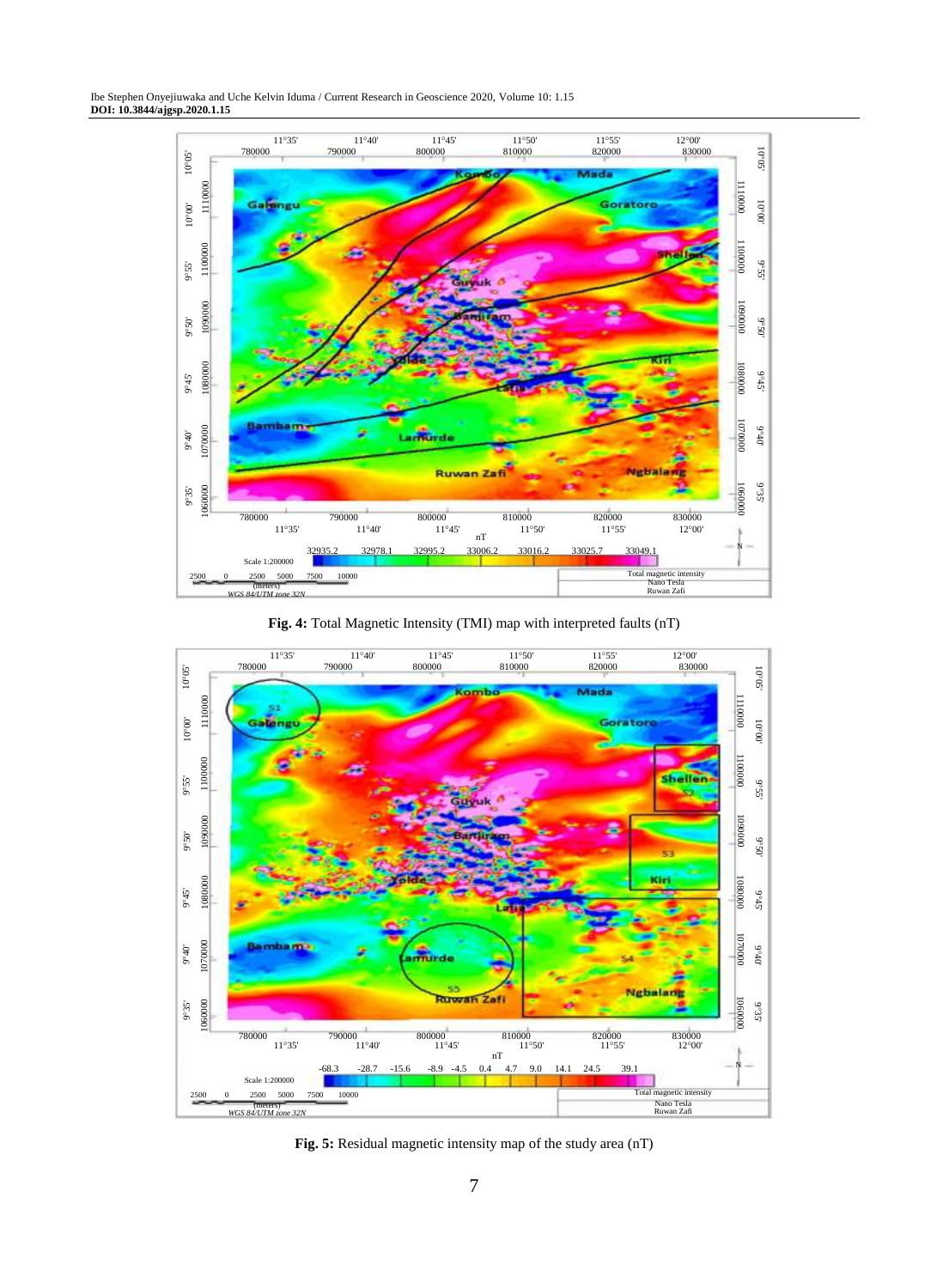

(c)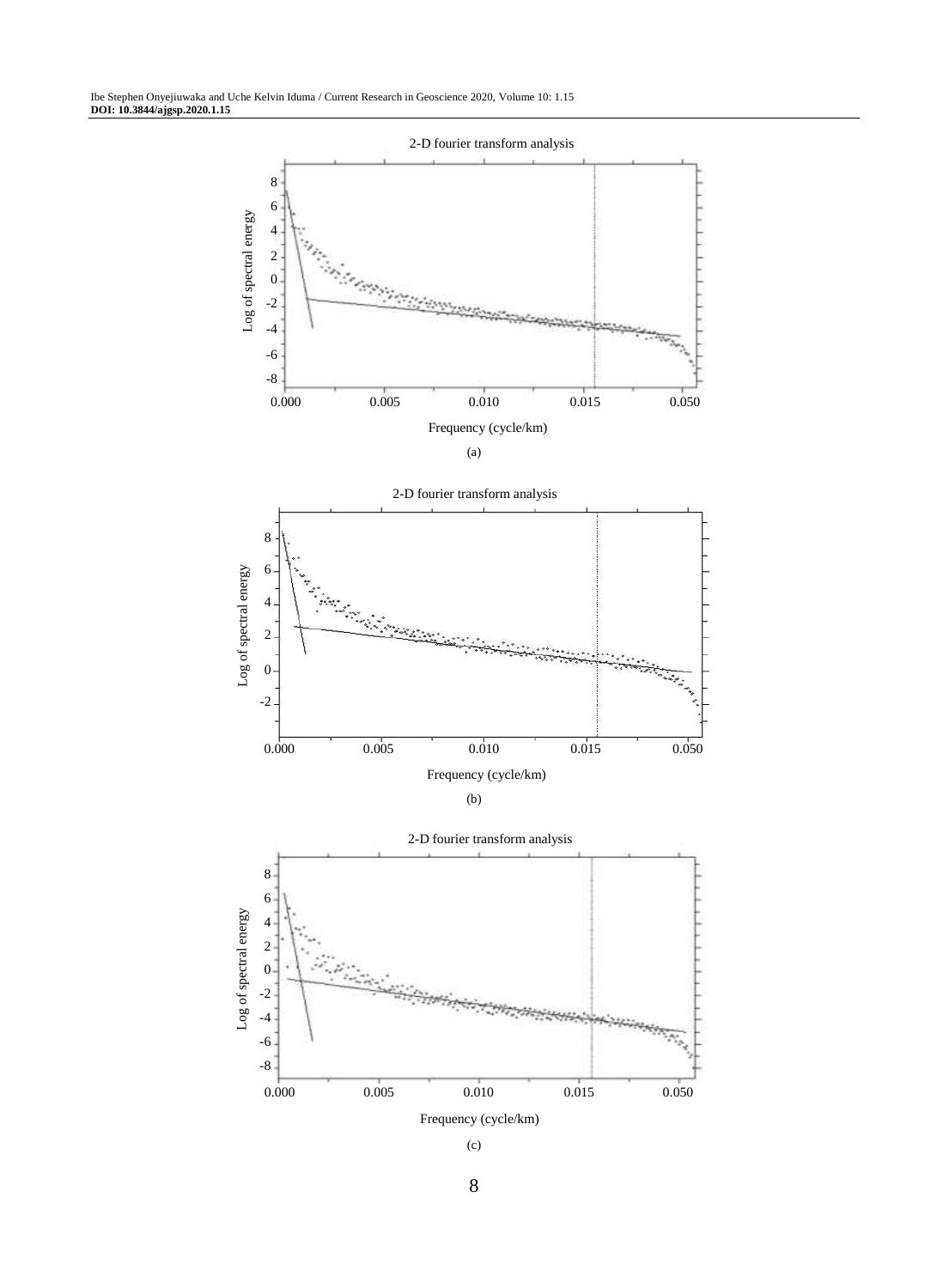

(f)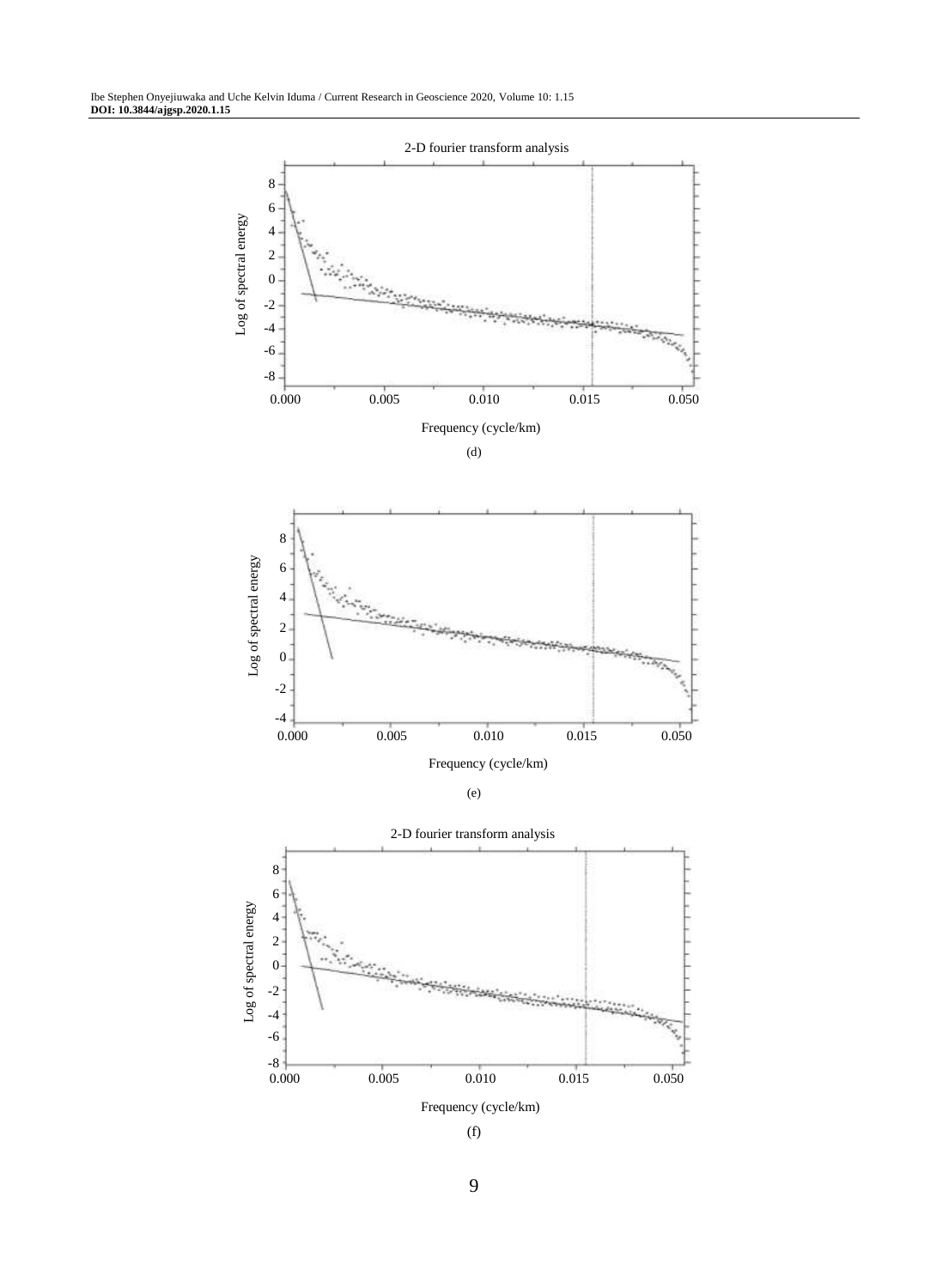

**Fig. 6:** (a) Spectral plot for cell A; (b) Spectral plot for cell B; (c) Spectral plot for cell C; (d) Spectral plot for cell D; (e) Spectral plot for cell E; (f) Spectral plot for cell F; (g) Spectral plot for cell G; (h) Spectral plot for cell H; (i) Spectral plot for cell I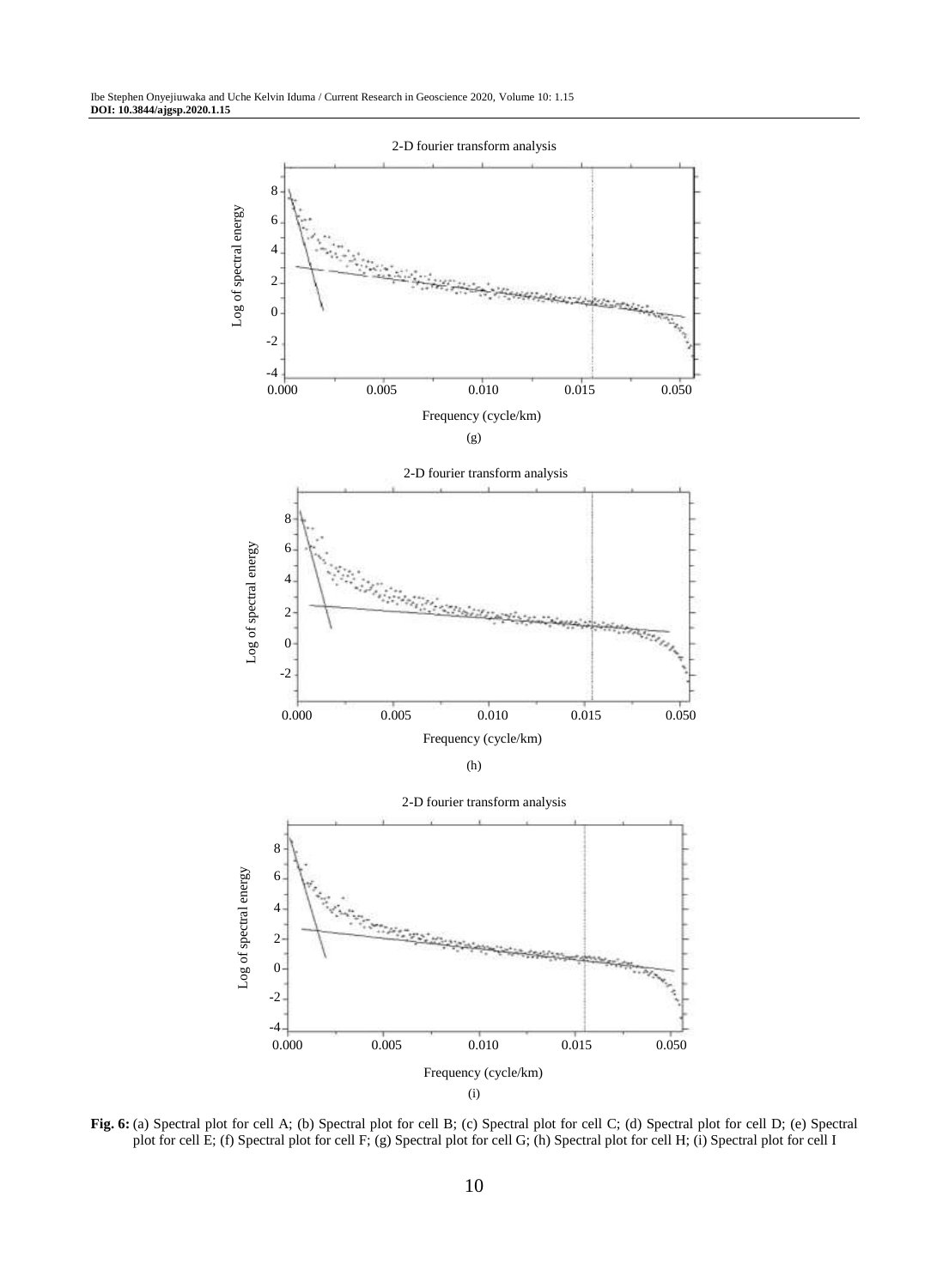Ibe Stephen Onyejiuwaka and Uche Kelvin Iduma / Current Research in Geoscience 2020, Volume 10: 1.15 **DOI: 10.3844/ajgsp.2020.1.15**

| <b>Table 1:</b> Calculated Curie point depth, geothermal gradient and heat flow from spectral analysis |                          |                   |                |                 |                                 |                        |
|--------------------------------------------------------------------------------------------------------|--------------------------|-------------------|----------------|-----------------|---------------------------------|------------------------|
| Spectral                                                                                               | Centroid                 | Depth to top      | Curie Point    | Curie point     | Geothermal                      | Heat flow              |
| cell                                                                                                   | depth Z <sub>0</sub> (m) | boundary $Z_t(m)$ | $depth Z_b(m)$ | $depth Z_b(km)$ | gradient ( $\rm ^{\circ}C/Km$ ) | q (mW/m <sup>2</sup> ) |
| A                                                                                                      | 8417.095                 | 154.766           | 16679.42       | 16.67942        | 34.77338                        | 86.93346               |
| B                                                                                                      | 4588.409                 | 143.095           | 9033.723       | 9.033723        | 64.20387                        | 160.5097               |
| C                                                                                                      | 8693.315                 | 221.979           | 17164.65       | 17.16465        | 33.79038                        | 84.47594               |
| D                                                                                                      | 7971.375                 | 178.983           | 15763.77       | 15.76377        | 36.79324                        | 91.98309               |
| Е                                                                                                      | 4577.602                 | 89.619            | 9065.585       | 9.065585        | 63.97822                        | 159.9456               |
| F                                                                                                      | 4615.502                 | 167.687           | 9063.317       | 9.063317        | 63.99423                        | 159.9856               |
| G                                                                                                      | 6146.166                 | 235.381           | 12056.95       | 12.05695        | 48.10503                        | 120.2626               |
| H                                                                                                      | 7872.928                 | 162.016           | 15583.84       | 15.58384        | 37.21804                        | 93.0451                |
|                                                                                                        | 4273.583                 | 142.698           | 8404.468       | 8.404468        | 69.01091                        | 172.5273               |



**Fig. 7:** Curie isotherm depth of the study area (km)

0 10000 20000 30000 40000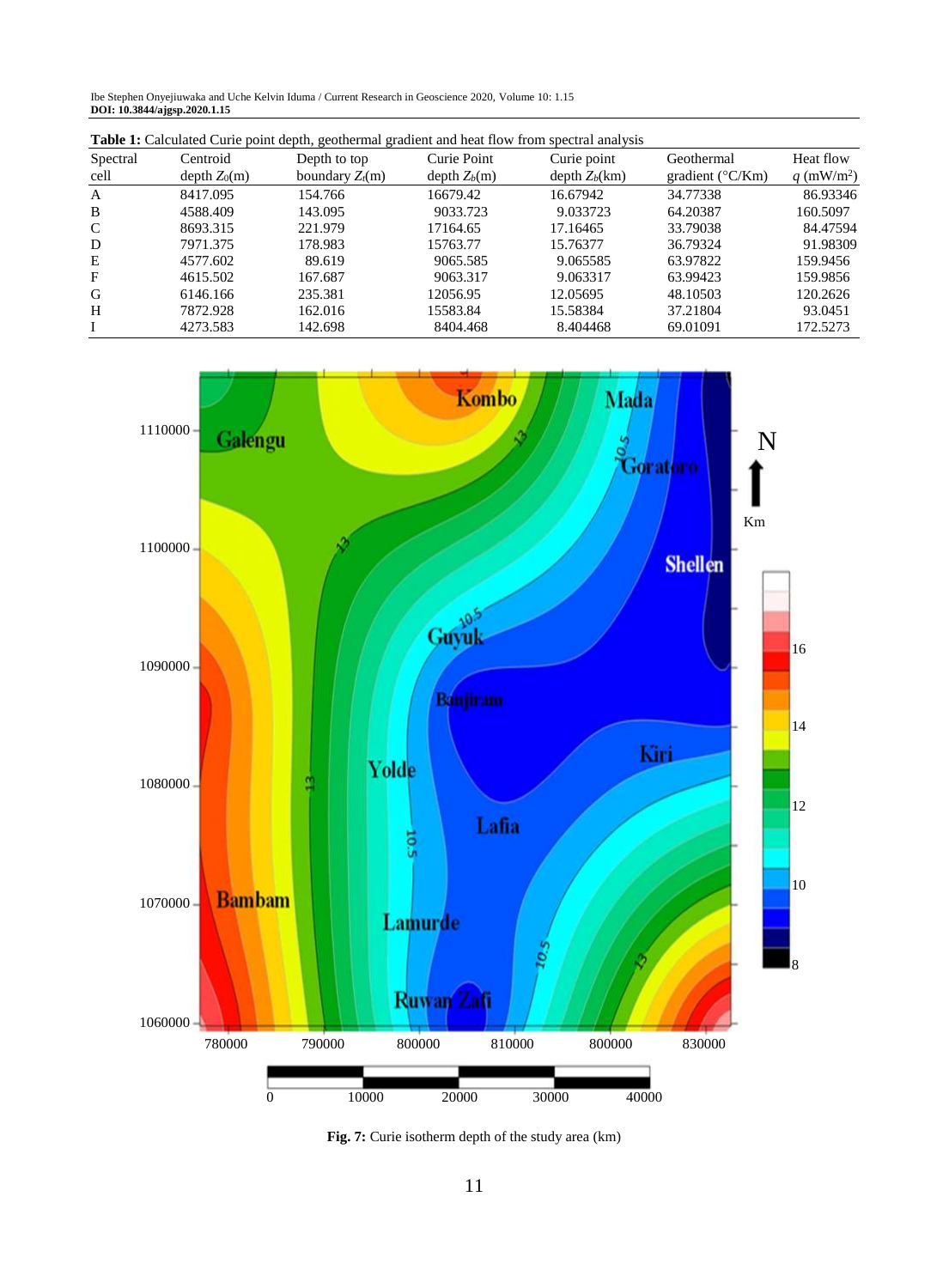





Fig. 9: Heat flow gradient map of the study area (mW/m<sup>2</sup>)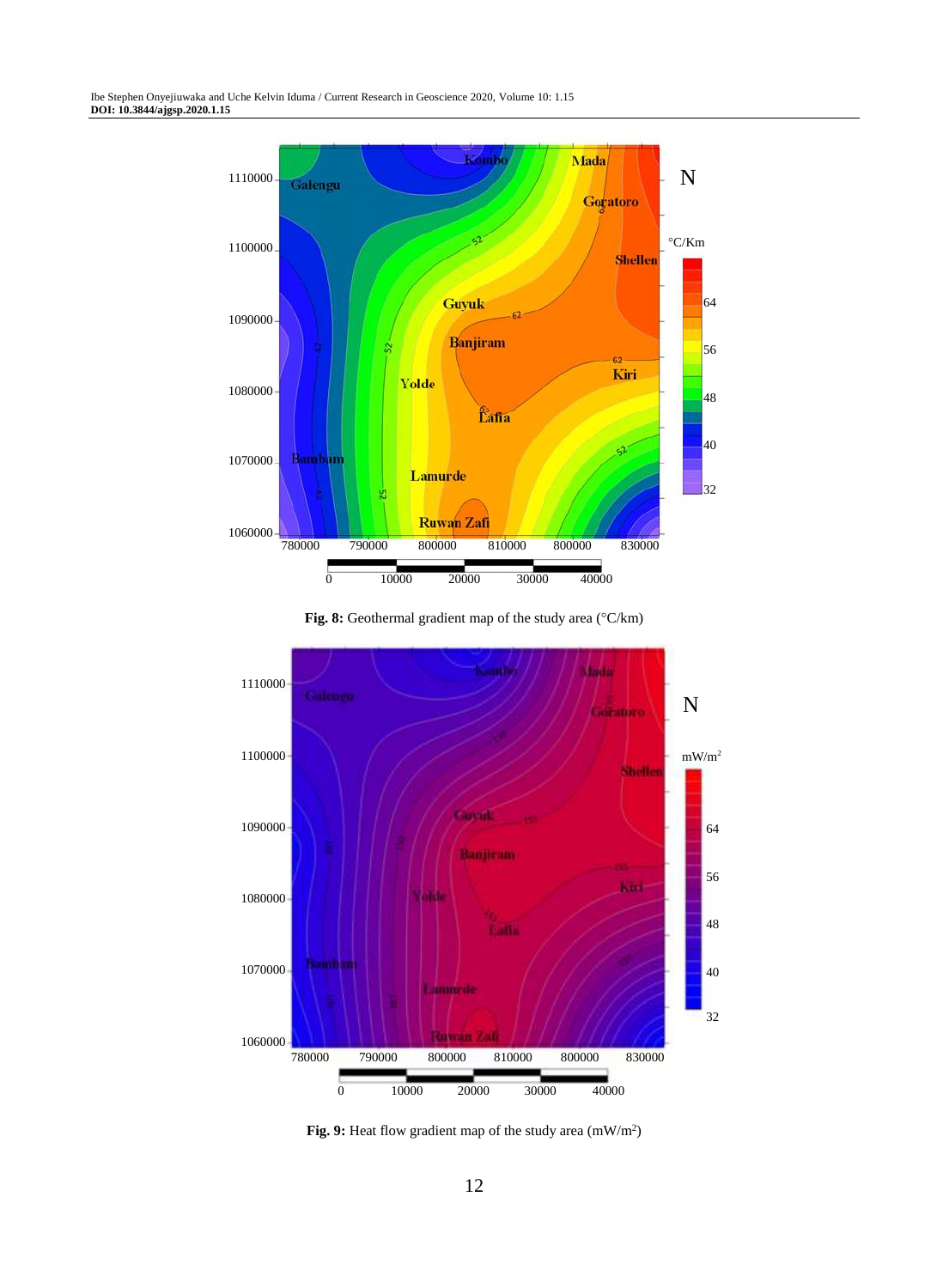

**Fig. 10:** Relationship between curie depth and heat flow within the study area

## **Discussion**

The zones of low magnetic intensities (Fig. 3), within Goratoro, Mada, Kombo and Galengu Areas, are most likely due to the responses from deep seated magnetic sources, with thick sediments/sedimentary cover. Intermediate magnetic intensities are most likely due to highly consolidated ferruginized sediments or near surface magnetic sources. High magnetic intensities suggest responses from shallow or surface magnetic sources of possible basement rocks/intrusives. The high and low magnetic amplitudes observed at the central part (Banjiram, Guyuk and Yolde) and western side of the area, are due to bipolar nature of magnetic minerals. Hence, the area is interpreted to be highly deformed by intrusive rock units. The northern part of the area is hence, most likely a transitional area, from the Western Basement Complex of Nigeria, to the Central part of the Benue Trough, while the central part of the area, is most likely characterised by granitic and basaltic rocks of Nigeria's Western Basement Complex.

Qualitative interpretation of the total magnetic intensity mapped six major regional faults within the study area (Fig. 4). The faults trend majorly in the NE-SW direction. The major faults are defined as pre-basin fault systems, formed as a result of the break-up of the South American and African Continents during Early Cretaceous (Burke, 1976). These fault systems are in agreement with the various cases of Paleontologic, geomorphologic, structural and stratigraphic postulations tendered to support a rift model (Bullard *et al*., 1965; Guiraud and Bellion, 1995).

Low amplitude bodies were better enhanced and associated with the southern and eastern parts of the area (S2, S3 and S5) (Fig. 5). Low amplitude or depletion in magnetic susceptibility at the near surface is closely related to an increase in temperature, because increase in temperature yields a decrease in magnetism of a body. The areas are located within Lamurde, Ruwan Zafi and Kiri which are known to have geothermal springs (Bassi and Alfred, 2018).

Figure 7 shows that the shallowest Curie depths in this study were delineated within Lamurde, Ruwan Zafi, Lafia, Kiri, Banjiran and Shellen while the deeper Curie depths were delineated within Bambam, Galengu and Ngbalang. Figure 8 shows regions associated with high geothermal gradient at Lamurde, Ruwan Zafi, Lafia, Kiri, Banjiran and Shellen and low geothermal gradient at Bambam, Galengu and Ngbalang. Comparing Fig. 8 with Fig. 9 suggests that most places associated with high heat flow match almost exactly with high geothermal gradient. The variation of heat flow within the area indicates random distribution of magma conduits. The heat flow associated with the area, which is delineated in this study, compare favourably well with the results of other works on heat flow within the Inland Basins of Nigeria (Nur *et al*., 1999; Akpabio and Ejedawa, 2001; 2010; Nwankwo *et al*., 2009; Kasidi and Nur, 2012; 2013; Anakwuba and Chinwuko, 2015).

It can be deduced from this study that the geothermal vibrant places in the area under study are most likely in the regions where thin layer of thermally insulated sediments cover basement rocks and volcanic activities as delineated within Lamurde, Ruwan Zafi, Lafia, Kiri, Banjiran and Shellen Areas. The calculated geothermal gradient of the study area (average  $50.2^{\circ}$ C/km) is above the thermal gradient average of  $23.56^{\circ}$ C/km measured from nineteen exploration wells within the Eastern Niger Delta Basin by (Emujakporue and Ekine, 2014). The geothermal gradient greater than  $48.11^{\circ}$ C/km and heat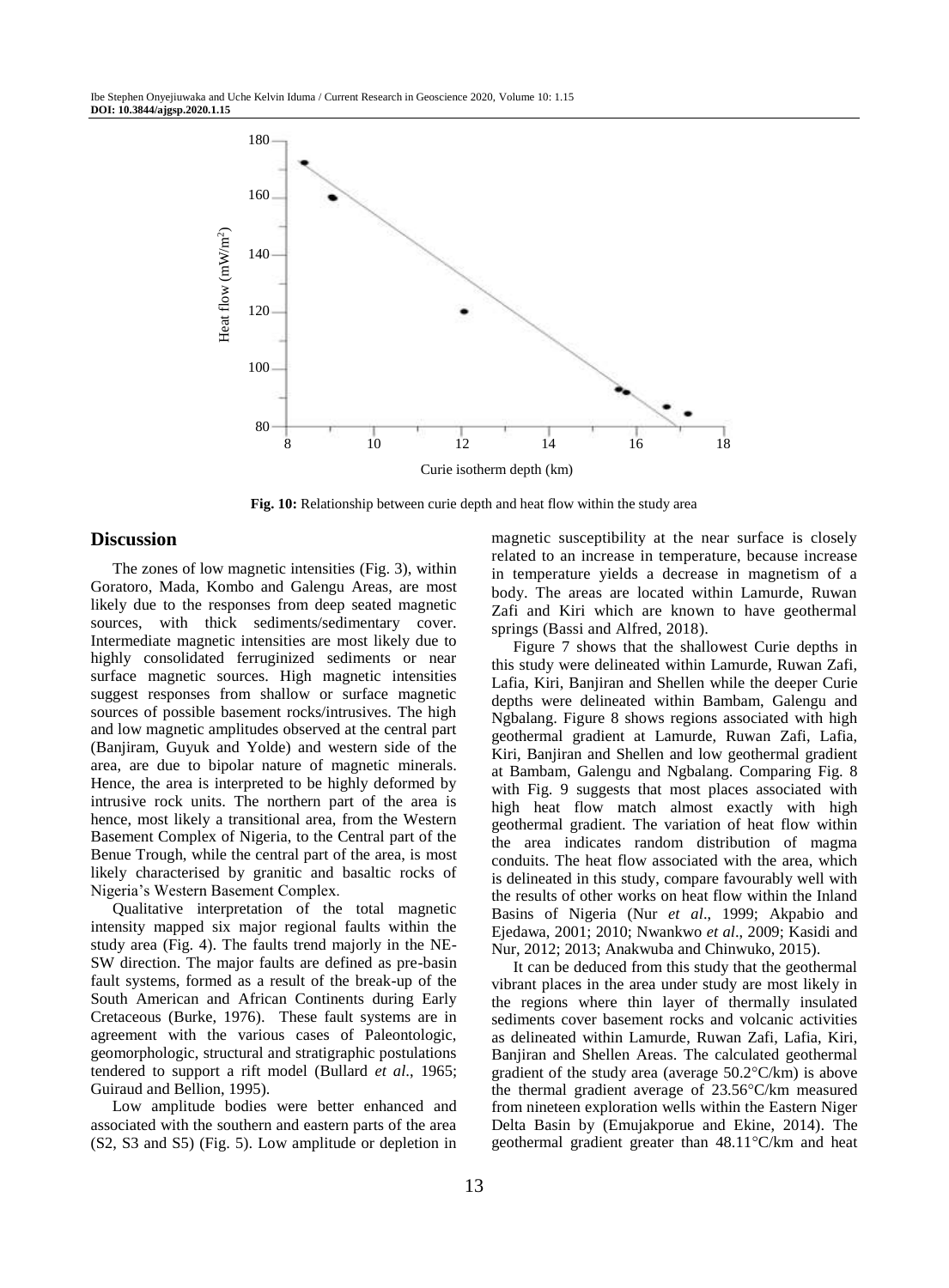flow greater than  $120.26$  mW/m<sup>2</sup> reflect high potential of the occurrence of geothermal resources within Lamurde, Ruwan Zafi, Lafia, Kiri, Banjiran and Shellen. This is in agreement with (Bassi and Alfred, 2018) which marked the occurrence of warm springs around Lamurde and Ruwan Zafi as great sites for tourist attraction.

This study showed a relationship that is almost inverse proportional between heat flow and basal (Curie) depths (*Zb*) (Fig. 10). This suggests that increase in Curie isotherm depth most likely causes a decrease in heat flow within the place.

Researches have shown that basal depth is usually associated with geological context. Basal depths are shallower than about 10 km at volcanic and geothermal areas, 15 to 25 km at island arcs and ridges, deeper than 20 km at plateaus and deeper than 30 km at trenches (Tanaka *et al*., 1999). The warm springs that characterise many locations within the area under study, favourably qualify the places for the first description. Bassi and Alfred (2018) had stated that the warm springs within the area issue with temperatures above 50°C.

Estimated basal depths delineated from sub-regions centered over Lamurde and Ruwan Zafi Areas (known for the occurrences of warm springs) are predominantly shallower than those associated with places (Bambam, Galengu and Ngbalang) farther from them. Shallow Curie point depth values were also delineated in some places farther from the known warm spring region within the Lafia, Kiri, Banjiran and Shellen. The shallow Curie depths observed in these areas, most likely, could be due to the intruded Older Granite unit, marked by the occurrence of bipolar structures, underlying central and southern regions in the study area. This peculiar observation led to the suggestion that the shallow basal depth, coupled with high heat flow, within Lamurde, Ruwan Zafi, Lafia, Kiri, Banjiran and Shellen, most likely, could also be on account of magmatic intrusion at depth in the vastly fractured basement rocks. The Nigeria Basement Complex was in places intruded and interspersed by Older Granites which had originated during the Pan-African Orogeny (Oluyide and Udoh, 1989). A thick magnetic crust suggests stable continental regions, while thin magnetic crust accounts for tectonically active regions, also associated with higher heat flow (Rajaram *et al*., 2009). This interpretation has reveals that Lamurde, Ruwan Zafi, Lafia, Kiri, Banjiran and Shellen are areas of hot prospect of geothermal resources.

# **Conclusion**

The geothermal gradient, above  $48.11^{\circ}$ C/km and heat flow, greater than  $120.26$  mW/m<sup>2</sup>, delineated within Lamurde, Ruwan Zafi, Lafia, Kiri, Banjiran and Shellen regions of the area imply high potentials of the occurrences of geothermal resources at the places. Also, these places have the shallowest depths to magnetic

sources and thermal gradients above the conversional crustal gradient and are the areas of highest prospects of geothermal resources, within the study area. It is expected that if the geothermal energy in these places is harnessed in electricity generation in Nigeria, the poor industrial growth resulting from poor electric power generation and supply will be ameliorated significantly.

# **Acknowledgement**

The authors are sincerely grateful to the Nigerian Geological Survey Agency (NGSA) for providing the data used for this study.

# **Author's Contributions**

**Ibe Stephen Onyejiuwaka:** Carried out literature review, processed the data, presented and discussed the results.

**Uche Iduma:** Assisted in processing the data, read and edited the manuscript.

### **Ethics**

This article is original and contains unpublished material. The corresponding author confirms that all of the other authors have read and approved the manuscript and no ethical issues involved.

# **Reference**

- Abubakar, M. B., Obaje, N. G., Luterbacher, H. P., Dike, E. F. C., & Ashraf, A. R. (2006). A report on the occurrence of Albian–Cenomanian elater-bearing pollen in Nasara-1 well, Upper Benue Trough, Nigeria: Biostratigraphic and palaeoclimatological implications. Journal of African Earth Sciences, 45(3), 347-354.
- Akpabio, I. O., & Ejedawe, J. E. (2001). Mathematics, Physics and Computer Sciences Temperature variations in the Niger Delta subsurface from continuous temperature logs. Global Journal of Pure and Applied Sciences, 7(1), 137-142.
- Akpabio, I., & Ejedawe, J. (2010). Thermal conductivity estimates in the Niger Delta using lithologic data and geophysical well logs. Current Science, 411-417.
- Akuru, U. B., & Okoro, O. I. (2014). Renewable energy investment in Nigeria: A review of the Renewable Energy Master Plan. Journal of Energy in Southern Africa, 25(3), 62-67.
- Anakwuba, E. K., & Chinwuko, A. I. (2015). One dimensional spectral analysis and Curie depth isotherm of Eastern Chad Basin, Nigeria. Journal of Natural Sciences Research, Vol5 No19, 14-22.
- Bassi, P., & Alfred, D. M. (2018). Spatial distribution of tourist attraction sites in Southern Geo-political zone of Adamawa State, Nigeria. Intern. J. Innov. Educ. Res. 6, 91-98.